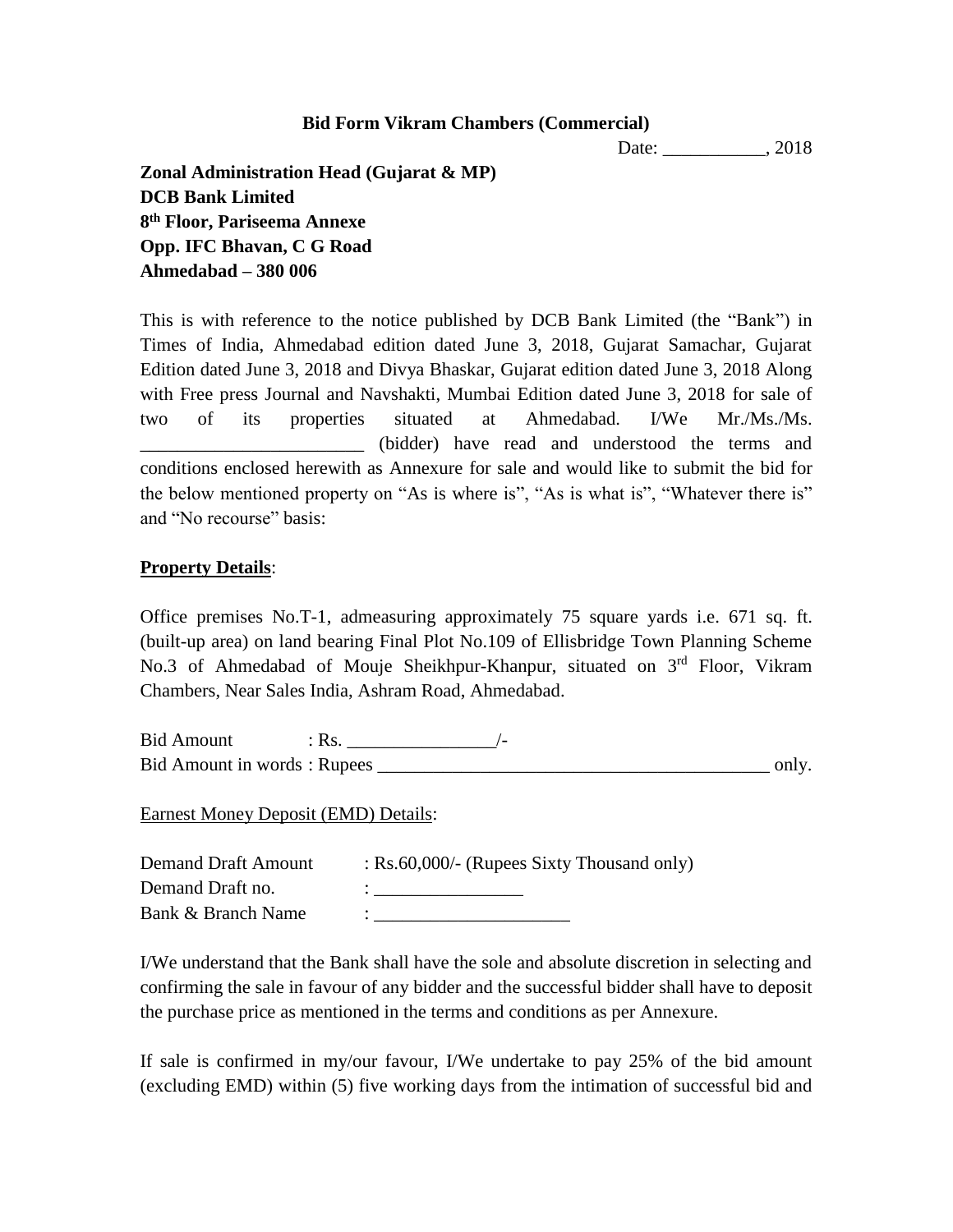pay the balance bid amount due together with applicable stamp duty and registration charges within (30) thirty working days from the date of intimation of successful bid by the Bank. In event of my/our failure in meeting either / both deadlines, the Bank shall have the absolute right to forfeit all the payments and deposits made by me/us till that date and confirm the sale in favour of any other bidder without any further notice to me/us.

I/We confirm that I/we will take possession of the premises within (15) fifteen days from the date of payment of the full and final amount, failing which it shall be deemed to have been taken by me/us and the Bank shall not be liable and responsible for any damage to / expenses on the aforesaid property.

I/We confirm that I/we do not have relationship with any promoter, director and / or the senior management of the Bank (as listed under the link 'Senior Management' on the Bank's website [https://www.dcbbank.com\)](https://www.dcbbank.com/).

I/We understand that the Bank may accept or reject the bid or postpone/cancel the sale without assigning any reason thereof.

# (**Signature of bidder with stamp, as applicable**)

Name and Address of the individual/firm:

| Contact No. | ٠ |  |
|-------------|---|--|
| PAN No.     | ٠ |  |
| Aadhaar No. | ٠ |  |
| Email ID    |   |  |

Encl.: Terms and Conditions Kindly Note:

- a) Please submit the bid in sealed envelope super scribed "**Vikram Chambers (Commercial) Premises Offer**" and clearly record name of the individual/firm, full address, contact no. and PAN no. in bold letter on the bid envelope.
- b) Bidders must sign copy of Terms and Conditions and enclose them along with Aadhaar and PAN card copy with their bid failing which their bids may be rejected at Bank's sole discretion.
- c) Bidders are advised to retain a photocopy of their bid and demand draft.
- d) Bidders may note that the soft copy of bid or Email communication will not be considered for the bid process.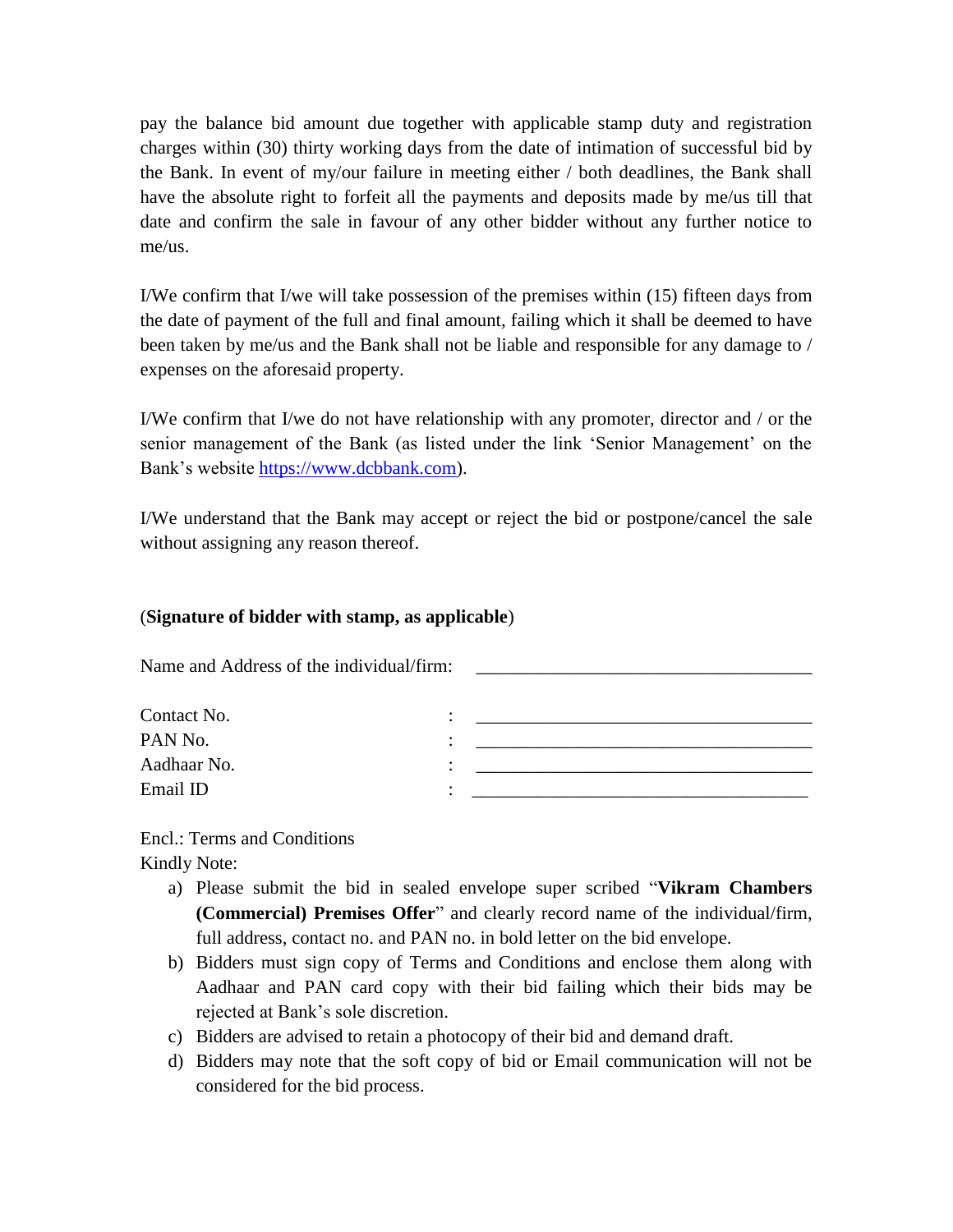### **Annexure**

#### **Terms and Conditions for Sale**

- 1. With reference to advertisement for sale of property published in Times of India, Ahmedabad edition dated June 3, 2018, Gujarat Samachar, Gujarat Edition dated June 3, 2018 and Divya Bhaskar, Gujarat edition dated June 3, 2018 Along with Free press Journal and Navshakti, Mumbai Edition dated June 3, 2018. 2018 by DCB Bank Limited having its Registered Office at Peninsula Business Park, 6<sup>th</sup> Floor, Tower A, Senapati Bapat Marg, Lower Patel, Mumbai – 400 013 and Regional Office at 8<sup>th</sup> Floor, Pariseema Annexe, Opp. IFC Bhavan, C G Road, Ahmedabad – 380 006, the prescribed bid form will be available at the Bank's website at [https://www.dcbbank.com](https://www.dcbbank.com/)
- 2. Interested parties should submit the bid in sealed envelope along with Aadhaar and PAN card copy and Demand Draft for Rs.60,000/- (Rupees Sixty Thousand only) in favour of DCB Bank Limited (the "Bank") towards Earnest Money Deposit (EMD) on working days between July 2, 2018 and July 9, 2018 from 10.00 a.m. to 5.00 p.m. to the Zonal Administration Head, DCB Bank Limited, 8<sup>th</sup> Floor, Pariseema Annexe, Opp. IFC Bhavan, C G Road, Ahmedabad – 380 006 (Handphone: +91-9974036740, Landline: 079-66052572).
- 3. The Terms and Conditions are as under:
	- (a) Bid should be made in prescribed Bid Form only.
	- (b) Bid Form complete in all respects including Aadhaar and PAN card copy and Demand Draft towards EMD need to be submitted in sealed envelope on or before 5.00 p.m. on July 9, 2018. Any bid received after 5.00 p.m. on July 9, 2018 will not be considered for the bid process.
	- (c) The Bank's property at Office premises No.T-1, admeasuring approximately 75 square yards i.e. 671 sq. ft. (built-up area) on land bearing Final Plot No.109 of Ellisbridge Town Planning Scheme No.3 of Ahmedabad of Mouje Sheikhpur-Khanpur, situated on 3rd Floor, Vikram Chambers, Near Sales India, Ashram Road, Ahmedabad is put up for sale at a minimum reserve price of Rs.30,00,000/- (Rupees Thirty lakh only). Any bid received below Rs.30,00,000/- (Rupees Thirty lakh only) will be liable for rejection.
	- (d) Successful bidder will be required to bear stamp duty and registration charges which will be over and above the bid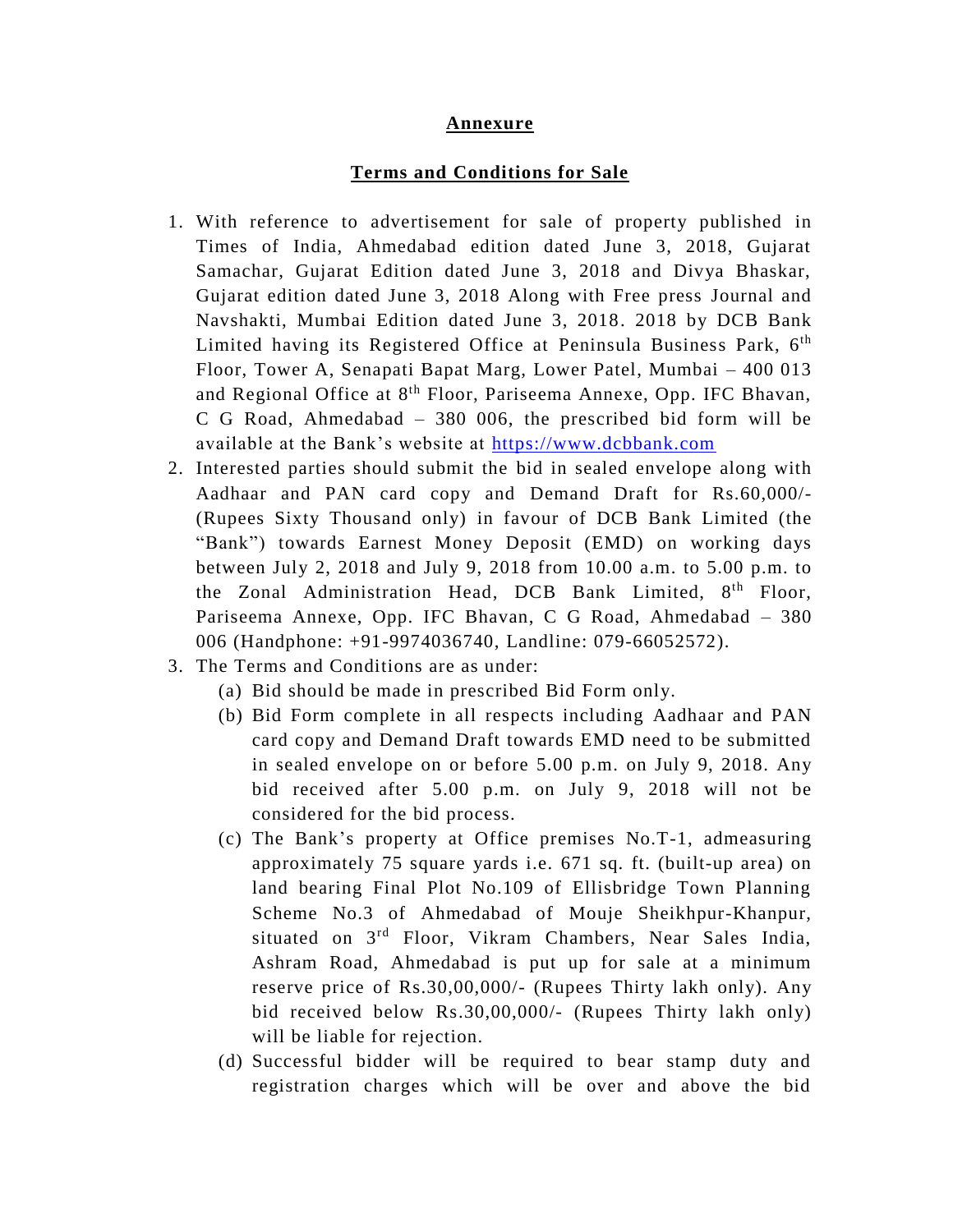amount. Successful bidder and the Bank will bear their own respective legal costs.

- (e) The Bank shall have the sole and absolute discretion in rejecting all or any bids and / or selecting and confirming the sale in favour of any bidder. The Bank also reserves right to further negotiate with any party / carry inter-se bidding amongst them in person or in electronic platform or any other means at the sole discretion of the Bank. The property shall be transferred to successful bidder.
- (f) The property is being sold on "As is where is", "As is what is", "Whatever there is" and "No recourse" basis. Also, the property is being sold subject to easements, if any.
- (g) The property and copy of available title documents may be inspected on working days between 10.00 a.m. and 5.00 p.m. on or before June 29, 2018 after taking prior appointment with Mr. Dhaval Mandaliya at Handphone: +91-9974036740, Landline: 079-66052572.
- (h) The bid should be accompanied by a Demand Draft of Rs.60,000/- (Rupees Sixty Thousand only) favouring 'DCB Bank Limited' payable at Ahmedabad. The bid received without EMD will be invalid.
- (i) If bidder is related to any promoter, director and / or the senior management of the Bank (as listed under the link 'Senior Management' on the Bank's website [https://www.dcbbank.com\)](https://www.dcbbank.com/) then the relationship should be disclosed in the Bid Form.
- (j) The successful bidder shall pay twenty five percent (25%) of the bid amount (excluding EMD) to the Bank within five (5) working days from date of intimation of successful bid. Further, the successful bidder shall pay balance bid amount due together with applicable stamp duty and registration charges within thirty (30) working days from date of intimation of successful bid by the Bank.
- (k) In event the successful bidder fails in meeting either / both deadlines prescribed in point 3 (j) above, the Bank shall have the absolute right to forfeit all the payments and deposits made by the successful bidder till that date and confirm the sale in favour of any other bidder without any further notice to the successful bidder.
- (l) The successful bidder will take possession of the property within (15) fifteen days from the date of payment of the full and